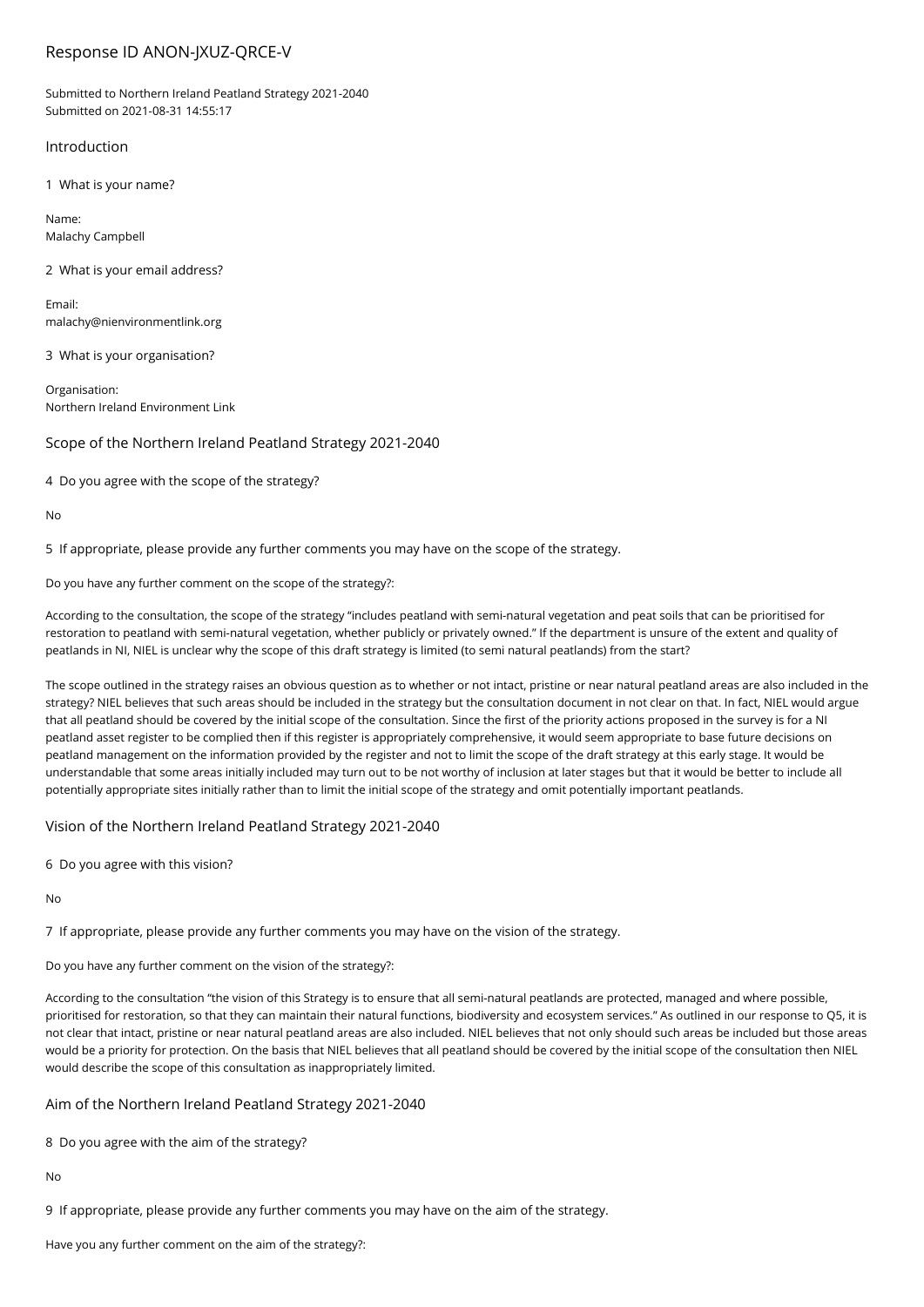The strategy is seriously lacking in ambition with deadlines far too far in the future. The language used in the consultation is vague and weak. There is a noticeable lack of strategic thinking, most notably in relation to target setting - often there are no dates attached to priority actions – and a lack of recognition of the need to integrate with other relevant strategies, policies and commitments.

NI is currently facing a climate emergency and a biodiversity crisis. On 3rd February 2020, this was officially recognised by the NI Assembly which stated that NI is "facing climate breakdown and a biodiversity crisis" . In light of this, it is important that NI's responsse to both crises is based on the best available scientific evidence and that the links between both are properly accounted for. The evidence in relation to climate change in particular has moved on significantly even since 2018. As such NIEL regards the proposal that "The overarching aim of this Strategy will be to ensure that, where possible, all semi-natural peatlands in Northern Ireland are conserved or restored to healthy, functioning ecosystems by 2040 and that the ecosystem services that they provide are acknowledged and appreciated." as inappropriate as it is weak and far too slow.

More detail is given below on some of the most recent advice and evidence from groups such as the UK Climate Change Committee (CCC) but one example is the advice of the CCC as outlined in its 2020 report 'Land Use: Policies for a Net Zero UK' . On page 15 of that report, the CCC made recommendations in relation to both upland peat and lowland peat, one of which was to mandate all upland peatland within a SSSI was to be under restoration before 2023. The CCC listed DEFRA and the equivalent bodies in Scotland, Wales and NI as being responsible for this so it is reasonable to interpret this as meaning the CCC recommend this should happen in NI in ASSIs. Yet according to the NI peatland strategy consultation one of the targets for Strategy Objective 2 is for all high priority degraded peatlands to be under restoration management by 2040. So, not only is the NI draft target limited only to "high priority" degraded peatlands, but the NI peatland strategy is proposing a target in NI is achieved 17 years later than the date by which that target is meant to be achieved across the UK, according to the CCC. Similarly, on the basis that the first of the priority actions under strategy objective 2 is to "Compile a list of potential Peatland Restoration Sites to action and a decision making framework for investment by 2022." then it is unclear why the consultation is proposing to take another eighteen years to have not even all peatlands but only high priority degraded peatlands under restoration management.

The very long time frame for these and other targets in unacceptable. The NI peatland strategy needs to be much more ambitious, clear, strategic, SMART and integrated with other relevant strategies, polices and commitments in NI and the Republic of Ireland. NIEL believes that in effect peatland conservation and restoration in NI should be as near to completion as possible by 2030.

# Strategic Objective 1

10 Do you agree with Strategic Objective 1?

No

11 Do you agree that the actions listed will ensure that Strategic Objective 1 is achieved?

No

12 If appropriate, please provide any further comments you may have on Strategic Objective 1 or the associated actions.

Do you have any further comment on Strategic Objective 1 or the associated actions?:

The priority actions listed are unlikley to ensure starategic objective 1 is achieved primarily because there are no target dates given for the actions listed but also because the actions are mainly based on the publication of various documents described as plans, papers, registers and strategies. NIEL accepts that as part of the process of implementing a plan, that plan will need to be agreed and written down. However, the mere publication of a plan does not ensure the achievement of the goal on which that plan is based. It seems that the department regards the production of a range of documents as priority actions, whereas they would be no more than milestones along the way to the achievement of a strategic goal to restore and/or protect peatlands. This aspect of the strategy needs to be comprehensively reviewed and rewritten with new SMART targets attributed to each strategic objective.

There is no explanation or justification put forward in the consultation as to why the target date by which all peatlands supporting semi-natural vegetation are being managed for their peatland biodiversity and ecosystem function is 2040. NIEL believes this is an inappropriate target date and that the target date by which this strategic objective should be achieved should be no later than 2030.

One of the priority actions (priority action 4) under Strategy Objective 1 is to "Conduct a review and publish a key issues paper which should include the commercial extraction of peat in Northern Ireland, turbary rights (including their historic and cultural role) and the use of peat in horticulture." No deadline is given by which this is to have been completed. This is unacceptable. This is not compatible with the recommendation in the CCC report "Land Use: Policies for a Net Zero UK" to "Ban peat extraction and its sale, including of imports Before 2023". NIEL is unclear as to why the draft NI Peatland Strategy is not aligned with the recommendations of the CCC and would instead propose to publish a 'key issues paper' on a clear recommendation of the CCC which is due to be implemented before 2023. NIEL believes that the targets proposed in the NI draft peatland strategy should align with the existing UK and international advice, policies and recommendations as far as possible and that there is no good reason for the advice and recommendations of the CCC to be disregarded in the manner proposed. Given that the AERA Minister said on 12th May 2021 that one of the major concerns he had in relation to the Private Members Bill on climate change was "The apparent disregard for the expert and independent evidence and advice from the UK Climate Change Committee;" it would be inconsistent to say the least for the AERA Minister to then propose a series of strategic objectives that are clearly not compliant with the specific advice of the CCC in relation to peatland conservation. Strategic objective 1 needs to be revised.

## Strategic Objective 2

13 Do you agree with Strategic Objective 2?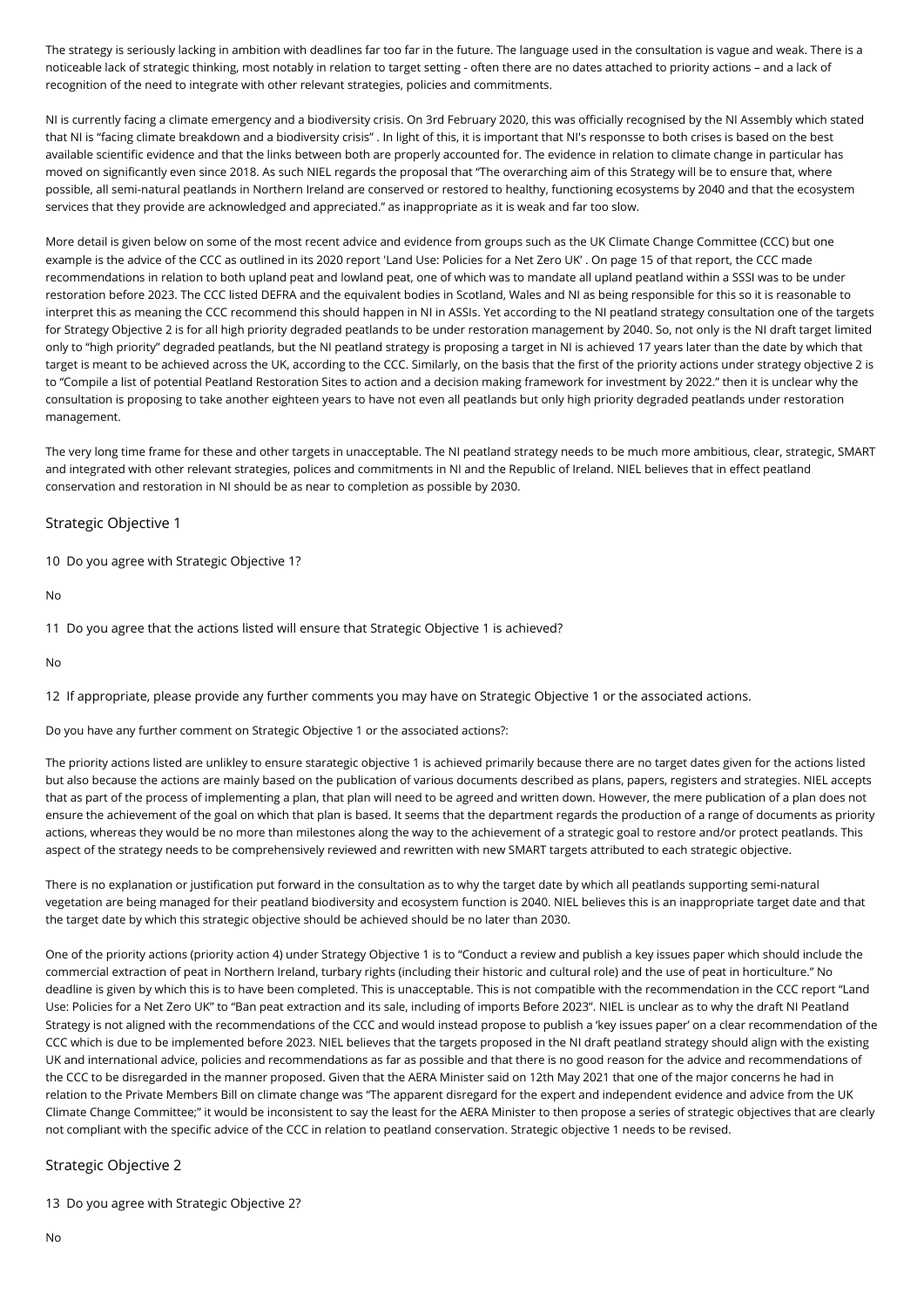14 Do you agree that the actions listed will ensure that Strategic Objective 2 is achieved?

No

15 If appropriate, please provide any further comments you may have on Strategic Objective 2 or the associated actions.

Do you have any further comment on Strategic Objective 2 or the associated actions?:

The target for Strategic objective 2 is: "By 2030, degraded peatland habitats are prioritised for restoration to favourable conservation status. By 2040, all high priority degraded peatlands will be under restoration management."

However, on the basis that the first of the priority action under strategy objective 2 is to "Compile a list of potential Peatland Restoration Sites to action and a decision making framework for investment by 2022.", which NIEL would support, it is unclear why DAERA is projecting to take another eighteen years from the production of this list and decision making framework to have not even all peatlands, but only high priority degraded peatlands, under restoration management? This timeline is unacceptably slow. There is no explanation or justification put forward in the consultation as to why the target date by which restoration of only some (the high priority) peatlands is 2040 and that by 2030 the target is for a prioritisation exercise to have been completed. This lack of action and urgency is not acceptable. NIEL suggests that in effect peatland restoration should be should be as near to completion as possible by 2030. As such strategic objective 2 needs to be revised.

As outlined in our response to Q11, the department has listed the publication of a series of documents as priority actions. However, the mere publication of a document does not ensure the achievement of the goal to which that plan relates. This aspect of the strategy needs to be comprehensively reviewed and rewritten with new SMART targets attributed to each strategic objective.

#### Strategic Objective 3

16 Do you agree with Strategic Objective 3?

No

17 Do you agree that the actions listed will ensure that Strategic Objective 3 is achieved?

No

18 If appropriate, please provide any further comments you may have on Strategic Objective 3 or the associated actions.

Do you have any further comment on Strategic Objective 3 or the associated actions?:

The target of strategic 3 is that "By 2040 – High Priority degraded peatlands in Northern Ireland are under sustainable management."

As outlined in our response to Q11 and Q15, the department has listed the publication of a series of documents as priority actions. However, the mere publication of a document does not in any way ensure the achievement of the goal to which that plan relates. This aspect of the strategy needs to be comprehensively reviewed and rewritten with new SMART targets attributed to each strategic objective. Having an area or areas or habitat or habitats under sustainable management is not sufficient to ensure that area or habitat is appropriately protected and restored. As such strategic objective 3 needs to be revised.

Priority actions 21 in the peatland strategy is to "Encourage the reduction and cessation of the use of peat by all statutory bodies and agencies by end of 2022". Priority action 22 is to "Seek to phase out the use, import and sale of peat compost in Northern Ireland by 2025" and priority action 23 is to "Conduct a review on the potential for a ban on peat extraction on all publicly owned land by 2022." respectively. However, NIEL regards the use of terms such as "seek to phase out" vague and ineffective to the point of irrelevance. Similarly, more than enough is known about the damage that has been and still is being caused by the extraction and sale of peat compost, so NIEL believes it would not be practical to conduct a review on the potential for a ban on peat extraction on all publicly owned land by 2022 given that the recommendation of the UK CCC in "Land Use: Policies for a Net Zero UK" is to "Ban peat extraction and its sale, including of imports" by 2023. It seems unnecessary to 'conduct a review' of a policy when a clear recommendation on that specific policy has already been made for the whole of the UK. If NI fails to ban all peat extraction and sale including of imports by 2023, that would represent a failure to comply with the advice of the CCC. NI should just stop the extraction and sale of peat across NI as soon as possible and no later than 2023, in line with the CCC's recommendations. As outlined in our response to Q12, given that the AERA Minister (incorrectly in NIEL's view) said on 12th May 2021 that one of the major concerns he had in relation to the Private Members Bill on climate change was "The apparent disregard for the expert and independent evidence and advice from the UK Climate Change Committee;" it would be inconsistent to say the least for the AERA Minister to then propose a series of strategic objectives that are clearly not compliant with the specific advice of the CCC in relation to peatland conservation.

## Strategic Objective 4

19 Do you agree with Strategic Objective 4?

No

20 Do you agree that the actions listed will ensure that Strategic Objective 4 is achieved?

No

21 If appropriate, please provide any further comments you may have on Strategic Objective 4 or the associated actions.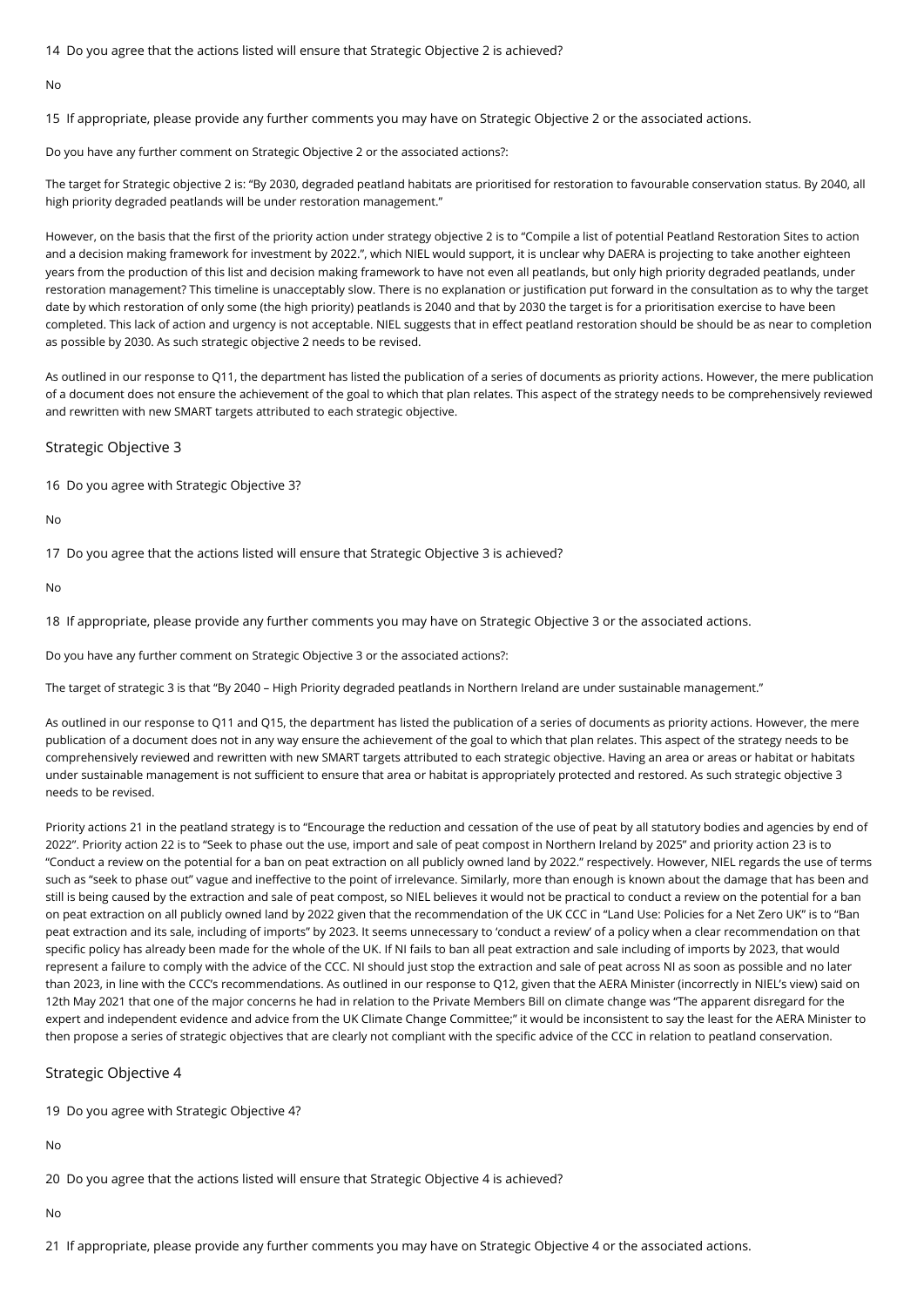Do you have any further comment on Strategic Objective 4 or the associated actions?:

NIEL supports the objective of raising awareness of the importance of peatlands but believes that the need for peatland conservation and restoration is already sufficiently well understood though the fact that it is not clear which stakeholders the strategy refers to, as they were not identified and what those stakeholders will be required to do in order to deliver the Strategic Objectives and Actions contained within the Northern Ireland Peatland Strategy, makes evaluating this objective, more difficult. Generally, the objective of raising awareness is a worthwhile one but NIEL would like to see the target date brought forward so this starts as soon as possible.

The actions listed could make a significant contribution to achieving Objective 4 if properly implemented. Each of these actions also needs to be allocated a target date by which they will be implemented and completed.

# Strategic Objective 5

22 Do you agree with Strategic Objective 5?

No

23 Do you agree that the actions listed will ensure that Strategic Objective 5 is achieved?

No

24 If appropriate, please provide any further comments you may have on Strategic Objective 5 or the associated actions.

Do you have any further comment on Strategic Objective 5 or the associated actions?:

NIEL supports the aim of raising awareness and increasing the understanding of the benefits of and value of our peatlands, but would ask who is it the department believes needs to recognise peatlands for their unique biodiversity needs and ecosystem services provision? This target audience needs to be identified. Otherwise, how could the success of this objective be accurately measured?

NIEL supports priority action 33 to "Establish a long-term Peatland Communications campaign (in conjunction with other stakeholders) to boost awareness of peatlands, their role in ecosystem service provision and peatland heritage." However, greater clarity is needed in terms of who the target audience is for this, who is going to be involved in this communications campaign and how it is going to be funded. NIEL would also suggest that the priority should be to actually protect and conserve our peatlands.

Also, the language used in priority actions 34 and 35 is so weak and vague that it is in effect meaningless. For example, rather than say in priority action 34 "Peatland Land Managers to consider if possible, facilitating managed access to peatlands for recreation and education.", the goal of priority action 34 should, as a minimum, be "To secure managed access to peatland sites for recreation and education". NIEL would also recommend that a target number of such sites be specified in the rewritten priority action. The strategy needs to commit to actions, not commit to possibly considering doing certain things or publishing a document or documents.

Priority Action 35 suggests that the peatland survey currently underway may well identify sites which have the potential to be used for recreation and education. If not, it may be necessary for a scoping exercise to be carried out to assess the recreation and educational potential of our peatlands in which case priority action 34 could be rewritten to say "A scoping exercise will be carried out for all peatland areas as to their recreation and educational potential in order to secure managed access to appropriate peatland sites for recreation and education." However, once that evaluation is complete, priority action 35 needs to aim for more than the recreation and education potential of peatlands 'to be considered'. The recreation and education potential of peatlands needs to be fully evaluated with a view to ensuring the goal in the revised priority action 34 is achieved namely "to secure managed access to appropriate peatland sites for recreation and education". Priority action 35 should then also be reviewed and could be reworded to say "The recreation and education potential of peatlands is assessed and appropriate sites identified which will facilitate the achievement of priority actions 33 and 34." NIEL would agree that the upgrading of traditional routes/old access roads should be considered to facilitate recreational access and as part of that, NIEL would recommend that the 'Helping the Hills' principles could usefully be adapted to guide the development of recreation infrastructure in peatland areas .

NIEL believes the last sentence in priority action 35 needs to be reviewed in order to provide greater clarity. Also, it is unclear why the installation of access facilities would need to be landowner led. It is entirely appropriate that the landowner or landowners must be involved throughout the process of installing or upgrading any access but there is a lack of clarity as to exactly what the current wording of priority action 35 means in relation to the provision of such access being 'landowner led'. NIEL would anticipate that the department would provide more detail to landowners on what areas are the responsibility of the landowner and what areas are the responsibility of the department. NIEL believes that the revisions suggested above are necessary if priority action 33 is to be achieved.

# Strategic Objective 6

25 Do you agree with Strategic Objective 6?

Yes

26 Do you agree that the actions listed will ensure that Strategic Objective 6 is achieved?